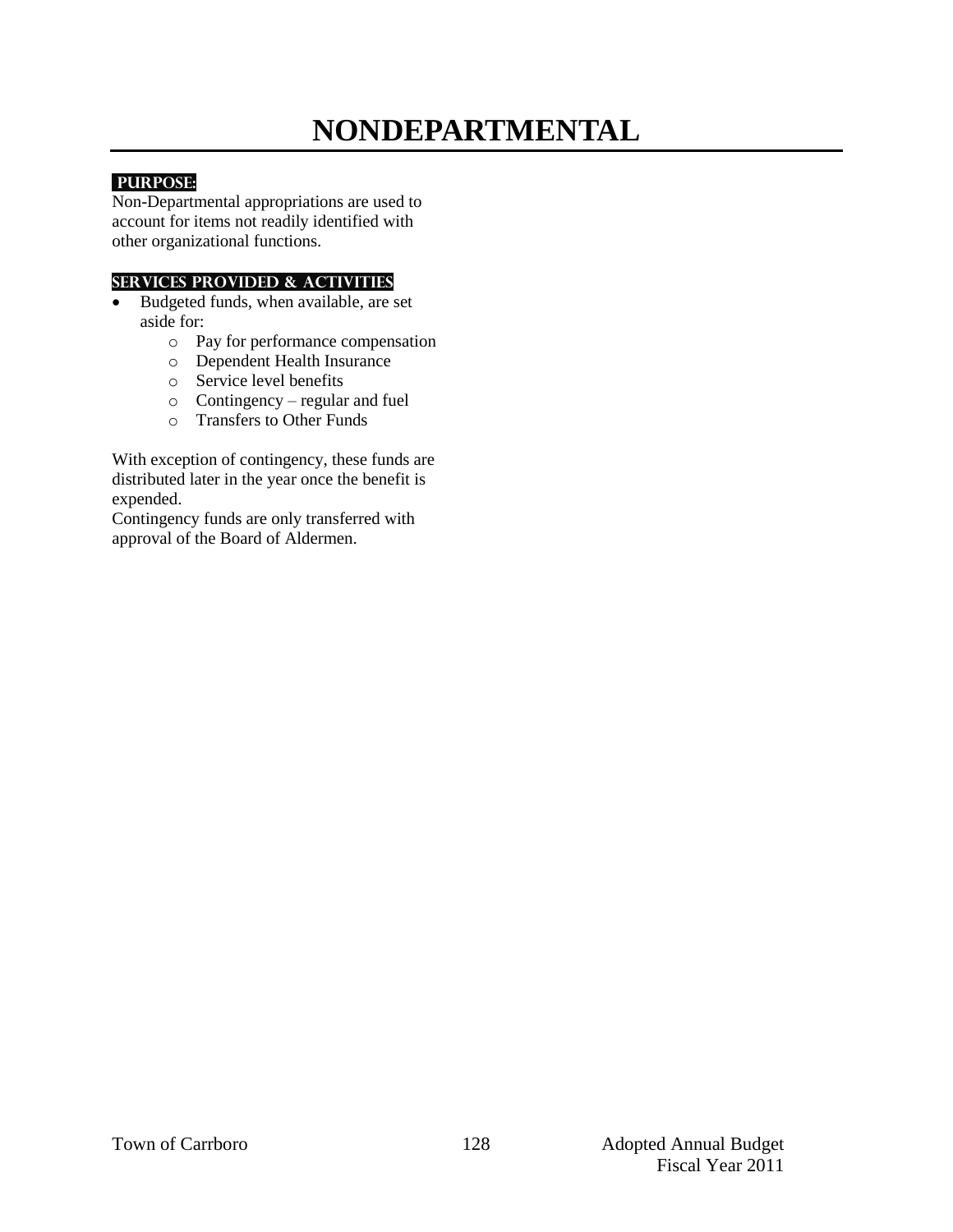# **Budget summary**

| NONDEPARTMENTAL - TOTAL |               |               |                |                |              |
|-------------------------|---------------|---------------|----------------|----------------|--------------|
|                         |               |               |                |                |              |
|                         | 2007-08       | 2008-09       | 2009-10        | 2010-11        | % CHANGE     |
|                         | <b>ACTUAL</b> | <b>ACTUAL</b> | <b>ADOPTED</b> | <b>ADOPTED</b> | 2010/11 FROM |
|                         |               |               | <b>BUDGET</b>  | <b>BUDGET</b>  | 2009/10      |
|                         |               |               |                |                |              |
| <b>SUMMARY</b>          |               |               |                |                |              |
|                         |               |               |                |                |              |
| <b>PERSONNEL</b>        |               | O             | 330,948        | 441,248        | 33%          |
| <b>OPERATIONS</b>       | 366,914       | 1,600,099     | 398,883        | 247,000        | $-38%$       |
| <b>CAPITAL OUTLAY</b>   |               |               |                |                | 0%           |
|                         |               |               |                |                |              |
| <b>TOTAL</b>            | 366,914       | 1,600,099     | 729,831        | 688,248        | $-6%$        |

#### **changes in budget from prior year adopted budget**

The recommended budget provides a 50% subsidy for dependent health insurance, pay reclassifications resulting from the pay and compensation study performed by Springsted, a 1% amount set-aside to provide employee compensation, and service level benefits.

The operating cost primarily represents transfer of funds from the General Fund to other funds. A transfer of 200,000 is allocated for the street resurfacing program as in years past. Another transfer, \$12,000, represents an amount that must be set aside for future board room equipment. The Town, under the original Time Warner cable franchise, opted for a surcharge to pay for

board room equipment upgrades in FY04- 05. The equipment is fully reimbursed with this surcharge in FY08-09, with the remainder going to the capital reserve fund for future equipment purchases. This revenue will be eliminated upon expiration of the Time Warner franchise agreement in 2011. It is possible that the Town may not receive this revenue as indicated in the Executive Summary. However, if funds are received, they will be transferred.

Funds of \$35,000 are set aside for contingency, of which \$20,000 is for possible fuel increases beyond what is budgeted.